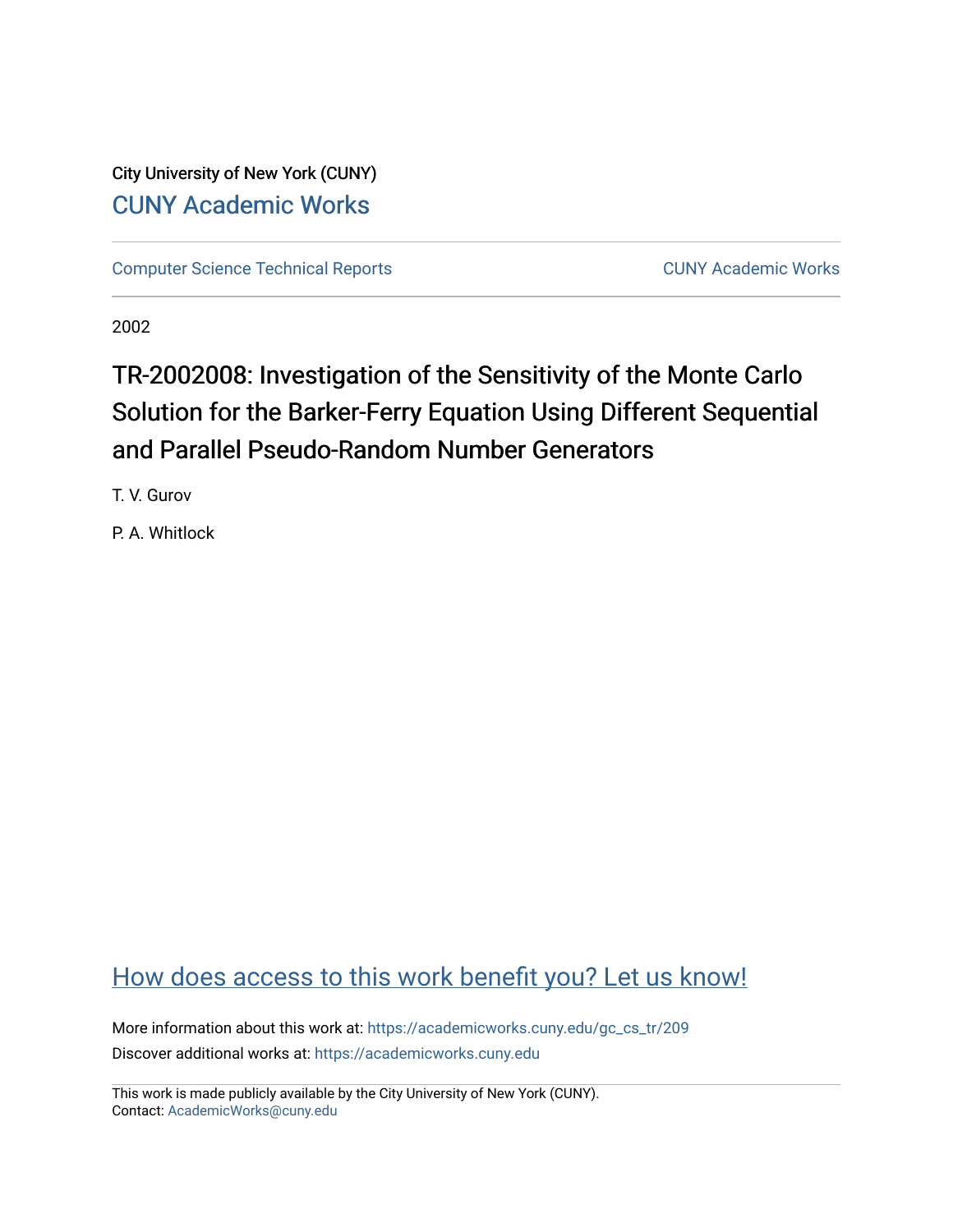## Investigation of the Sensitivity of the Monte Carlo Solution for the Barker-Ferry Equation **Using Different Sequential and Parallel** Pseudo-Random Number Generators \*

T.V. Gurov<sup>a,b,\*</sup> and P.A. Whitlock<sup>a,\*\*</sup>

<sup>a</sup>CIS, Brooklyn College - CUNY, 2900 Bedford Ave, Brooklyn, NY 11210, USA  $b$  CLPP - BAS, Acad, G. Bonchev St., bl. 25 A, 1113 Sofia, Bulgaria

### Abstract

A quantum-kinetic equation accounting for the electron-phonon interaction is solved by a Monte Carlo (MC) approach. The equation solved here is simplified Barker-Ferry (B-F) equation written for the case of zero electric field. The original formulation of the B-F equation accounts for the action of the electric field during the process of collision.

The sensitivity of the MC solution for the electron energy distribution is investigated empirically, using various sequential and parallel pseudo-random number generators (prng's). The results obtained for the computational cost of the MC algorithm, the accuracy and the bias in the MC solution can be used to guide the treatment in the general case.

Key words: Barker-Ferry quantum-kinetic equation, Markov chain, Transition density function, Parallel and sequential pseudo-random number generators

#### $\mathbf{1}$ The quantum-kinetic equation

The Barker-Ferry equation [1] was developed as a physical model to describe the femtosecond relaxation process of initially excited electrons by a laser pulse [10]. For zero electrical field, the equation can be written in the following integral form:

Preprint submitted to Elsevier Preprint

24 January 2002

 $\overline{\star}$  Supported by ONR Grant N00014-96-1-1-1057

<sup>\*</sup> Corresponding author: e-mail: gurov@copern.bas.bg

<sup>\*\*</sup>Contributing author: e-mail: whitlock@sci.brooklyn.cuny.edu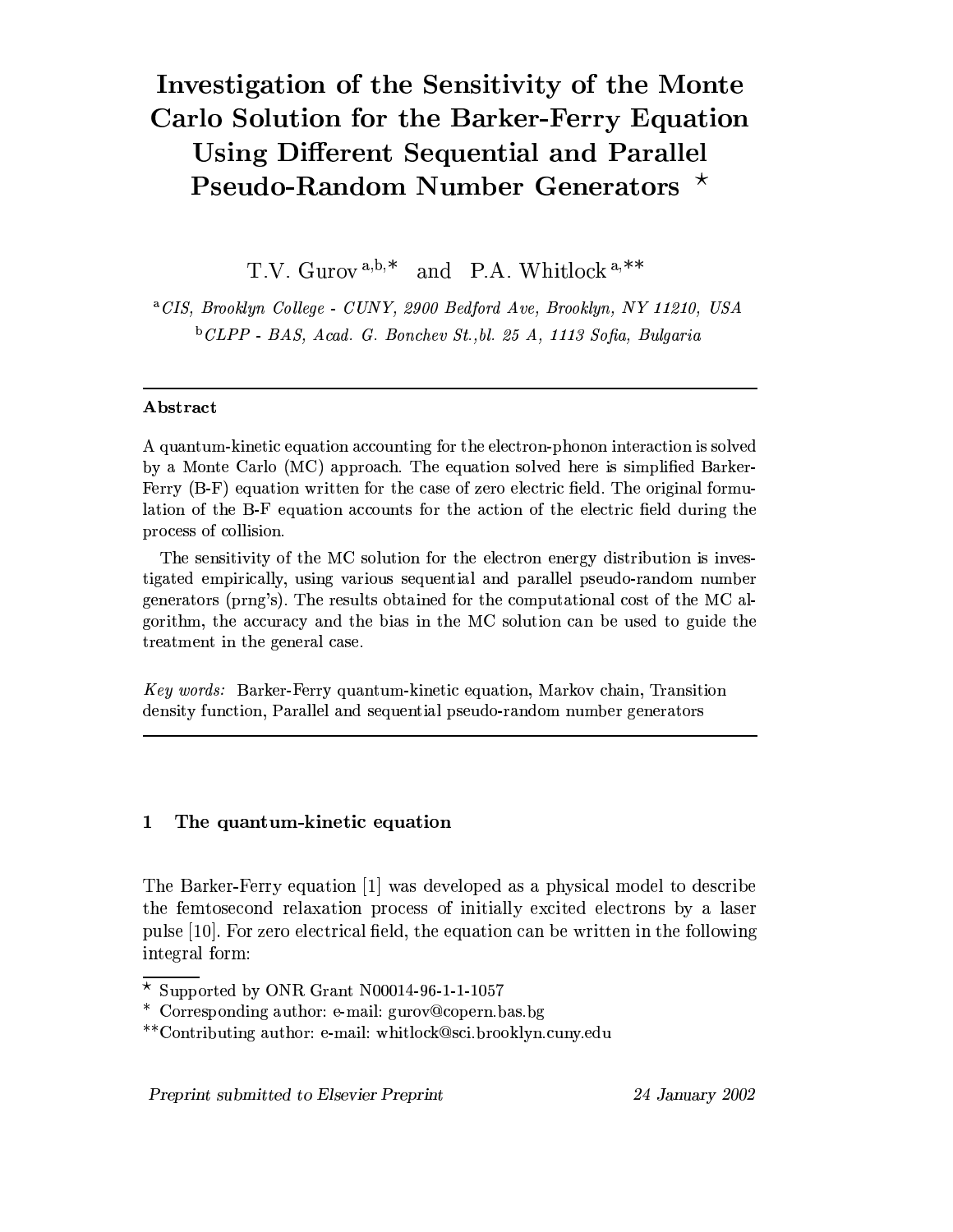$$
f(\mathbf{k},t) = \int_{0}^{t} dt' \int_{0}^{t'} dt'' \int d^{3} \mathbf{k}' \{ S(\mathbf{k}', \mathbf{k}, t' - t'') f(\mathbf{k}', t'') \qquad (1)
$$

$$
- S(\mathbf{k}, \mathbf{k}', t' - t'') f(\mathbf{k}, t'') \} + \phi(\mathbf{k}),
$$

$$
S(\mathbf{k}', \mathbf{k}, t' - t'') = \frac{2V}{(2\pi)^{3} \hbar^{2}} |g_{\mathbf{k}' - \mathbf{k}}|^{2} \exp(-\Gamma(\mathbf{k}', \mathbf{k})(t' - t'')) \qquad (2)
$$

$$
\times \{ (n_{\mathbf{q}} + 1) \cos(\Omega(\mathbf{k}', \mathbf{k})(t' - t'')) + n_{\mathbf{q}} \cos(\Omega(\mathbf{k}, \mathbf{k}')(t' - t'')) \},
$$

where **k** is the momentum,  $f(\mathbf{k}, t)$  is the distribution function and  $\phi(\mathbf{k})$  is the positive initial condition. In the kernel (2),  $n_q$  is the Bose function, V is the volume and  $\Omega(\mathbf{k}', \mathbf{k}) = (\varepsilon(\mathbf{k}') - \varepsilon(\mathbf{k}) - \hbar \omega_{q})/\hbar$ . The phonon energy is  $\hbar \omega_{q}$ , which generally depends on  $\mathbf{q} = \mathbf{k}' - \mathbf{k}$ , and  $\varepsilon(\mathbf{k}) = \hbar \mathbf{k}^2 / 2m$  is the electron energy. The coupling

$$
g_{\mathbf{k}'-\mathbf{k}} = -i \left[ \frac{2\pi e^2 \hbar \omega_{\mathbf{q}}}{V} \left( \frac{1}{\epsilon_{\infty}} - \frac{1}{\epsilon_{s}} \right) \frac{1}{(\mathbf{k}' - \mathbf{k})^2} \right]^{\frac{1}{2}}
$$

applies to the Fröhlich interaction, and  $(\epsilon_{\infty})$  and  $(\epsilon_s)$  are the optical and static dielectric constants. The damping factor  $\Gamma(\mathbf{k}', \mathbf{k}) = \Gamma(\mathbf{k}') + \Gamma(\mathbf{k})$  is related to the finite carrier lifetime for the scattering process:

$$
\Gamma(\mathbf{k}) = \int d^3 \mathbf{k}' \frac{V}{2^3 \pi^2 \hbar} \sum_{\pm} ||g_{\mathbf{k}' - \mathbf{k}}||^2 \delta(\varepsilon(\mathbf{k}') - \varepsilon(\mathbf{k}) \pm \hbar \omega_\mathbf{q}) (n_\mathbf{q} + \frac{1}{2} \pm \frac{1}{2})
$$

In spherical coordinates  $(k, \theta, \varphi)$ , with the  $k'_z$  axis oriented along **k** and zero lattice temperature  $(n_q = 0)$ , the equation (1) can be rewritten as a onedimensional integral in  $\mathbf{k}$  [5]:

$$
f(k,t) = \int_{0}^{t} dt'' \int_{0}^{Q} dk' K(k, k') \times
$$
  
 
$$
\times [K_1(k, k', t, t'') f(k', t'') + K_2(k, k', t, t'') f(k, t'')] + \phi(k),
$$
  
 
$$
K(k, k') = c_1 \frac{k'}{k} \ln \left( \frac{k + k'}{|k - k'|} \right),
$$

$$
K_1(k, k', t, t'') = -K_2(k', k, t, t'') = \frac{\exp(-\Gamma_{k',k}(t - t''))}{\Omega_{k',k}^2 + \Gamma_{k',k}^2} \times
$$
  
 
$$
\times [\Gamma_{k',k} + \Omega_{k',k} sin(\Omega_{k',k}(t - t'')) - \Gamma_{k',k} cos(\Omega_{k',k}(t - t''))]
$$

and

$$
c_1 = e^2 \omega \left| \frac{1}{\epsilon_{\infty}} - \frac{1}{\epsilon_s} \right| / (\pi \hbar).
$$

The functions  $\Gamma(\mathbf{k}', \mathbf{k})$  and  $\Omega(\mathbf{k}', \mathbf{k})$  depend only on the radial variables k and k' and are denoted by  $\Gamma_{k',k}$  and  $\Omega_{k',k}$ , respectively where

$$
\Gamma_k = \begin{cases} c_2 \ln \left( (k + \sqrt{k^2 - \omega_1}) / \sqrt{\omega_1} \right) / k, & \text{if } k^2 \ge \omega_1 \\ 0, & \text{if } k^2 < \omega_1, \end{cases}
$$

with  $\omega_1 = 2m\omega_q/\hbar$ ,  $c_2 = (me^2\omega_q/\hbar^2)|1/\epsilon_{\infty} - 1/\epsilon_s|$ .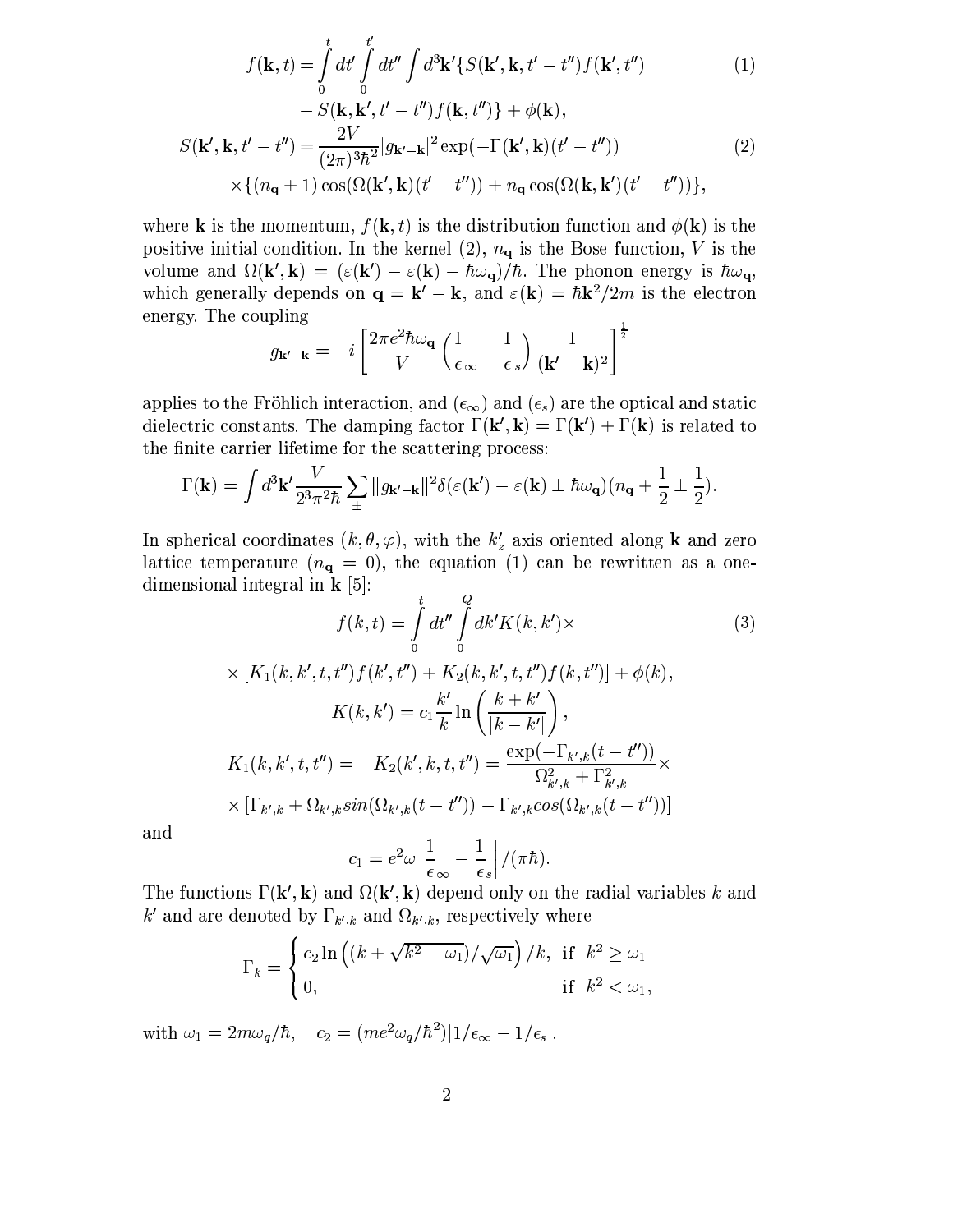The Neumann series corresponding to equation (3) converges  $[5]$  and a MC approach can be applied to evaluate the electron energy distribution. We note that this approach can be generalized for finite temperatures in a straightforward way.

#### $\overline{2}$ Monte Carlo approach

Define a terminated Markov chain  $(\kappa_0, \tau_0) \to \ldots \to (\kappa_j, \tau_j) \to \ldots \to (\kappa_{l_{\varepsilon}}, \tau_{l_{\varepsilon}}),$ such that every point  $(\kappa_j, \tau_j) \in (0, Q) \times (0, \tau_{j-1}), \quad j = 1, 2, \ldots, l_{\varepsilon}$  ( $\varepsilon$  is the truncation parameter) is sampled using an arbitrary transition density function  $r(k, k', t, t'')$  which is tolerant <sup>1</sup> to both kernels in equation (3).

The biased Monte Carlo estimator for the solution of equation (3) at the fixed point  $k = \kappa_0$  at the time  $t = \tau_0$  using backward time evolution of the numerical trajectories has the following form:

$$
\xi_{l_{\varepsilon}}[\kappa_0, \tau_0] = \phi(\kappa_0) + \sum_{j=1}^{l_{\varepsilon}} W_j^{\alpha} \phi_{\alpha}(\kappa_j), \tag{4}
$$

 $W_j^{\alpha} = W_{j-1}^{\alpha} \frac{K(\kappa_{j-1}, \kappa_j) K_{\alpha}(\kappa_{j-1}, \kappa_j, \tau_{j-1}, \tau_j)}{p_{\alpha} r(\kappa_{j-1}, \kappa_j, \tau_{j-1}, \tau_j)}, \ W_1^{\alpha} = 1, \ \alpha = 1, 2, \ j = 0, \ldots, l_{\varepsilon}.$ 

The probabilities  $p_{\alpha}$  ( $\alpha = 1, 2$ ) are related to the choice of one of the kernels. Now we can define a Monte Carlo method

$$
\frac{1}{N} \sum_{i=1}^{N} (\xi_{l_{\varepsilon}}[\kappa_0, \tau_0])_i \stackrel{P}{\longrightarrow} f(\kappa_0, \tau_0), \tag{5}
$$

where  $\xi_{l_{\varepsilon}}[\kappa_0, \tau_0]$ ,  $\xi_{l_{\varepsilon}}[\kappa_0, \tau_0]$ , ...,  $\xi_{l_{\varepsilon}}[\kappa_0, \tau_0]$ , are independent values of the estimator (4) and  $\stackrel{P}{\longrightarrow}$  means stochastic convergence as  $N \to \infty$ . The relation (5) still does not determine the computation algorithm: we must specify the modeling function (sampling rule)  $\xi_{l_{\varepsilon}}[\kappa_0, \tau_0] = g(\beta_1, \ldots, \beta_n)$ , where  $\beta_1, \ldots, \beta_n$ are uniformly distributed random numbers in the interval  $(0, 1)$ . Now both relations  $(5)$  and the sampling rule define a Monte Carlo algorithm for  $(4)$ .

Thus we can say [12] the constructive dimension (c.d.) of the algorithm is n, i.e.  $c.d. = n$ . Clearly, the variance of the MC estimator (4) does not depend on the c.d. Nevertheless, the c.d. has suggested a classification of sampling rules and an ordering of tests for pseudo-random numbers.

The transition density function in the Markov chain can be chosen in the following way  $r_{\alpha}(k, t, k', t'') = r(k, k')r(t, t''/k, k')$ ,  $\alpha = 1, 2$ , where

$$
r(k, k') = \overline{C} \frac{k'}{k} \ln \left( \frac{k + k'}{|k - k'|} \right) \quad \text{and} \quad r(t, t''/k, k') = \frac{\Gamma_{k, k'} \exp(-\Gamma_{k, k'}(t - t''))}{1 - \exp(-\Gamma_{k, k'}t)}
$$

 $\frac{1}{1-r(x)}$  is tolerant of  $g(x)$  if  $r(x) > 0$  when  $g(x) \neq 0$  and  $r(x) \geq 0$  when  $g(x) = 0$ .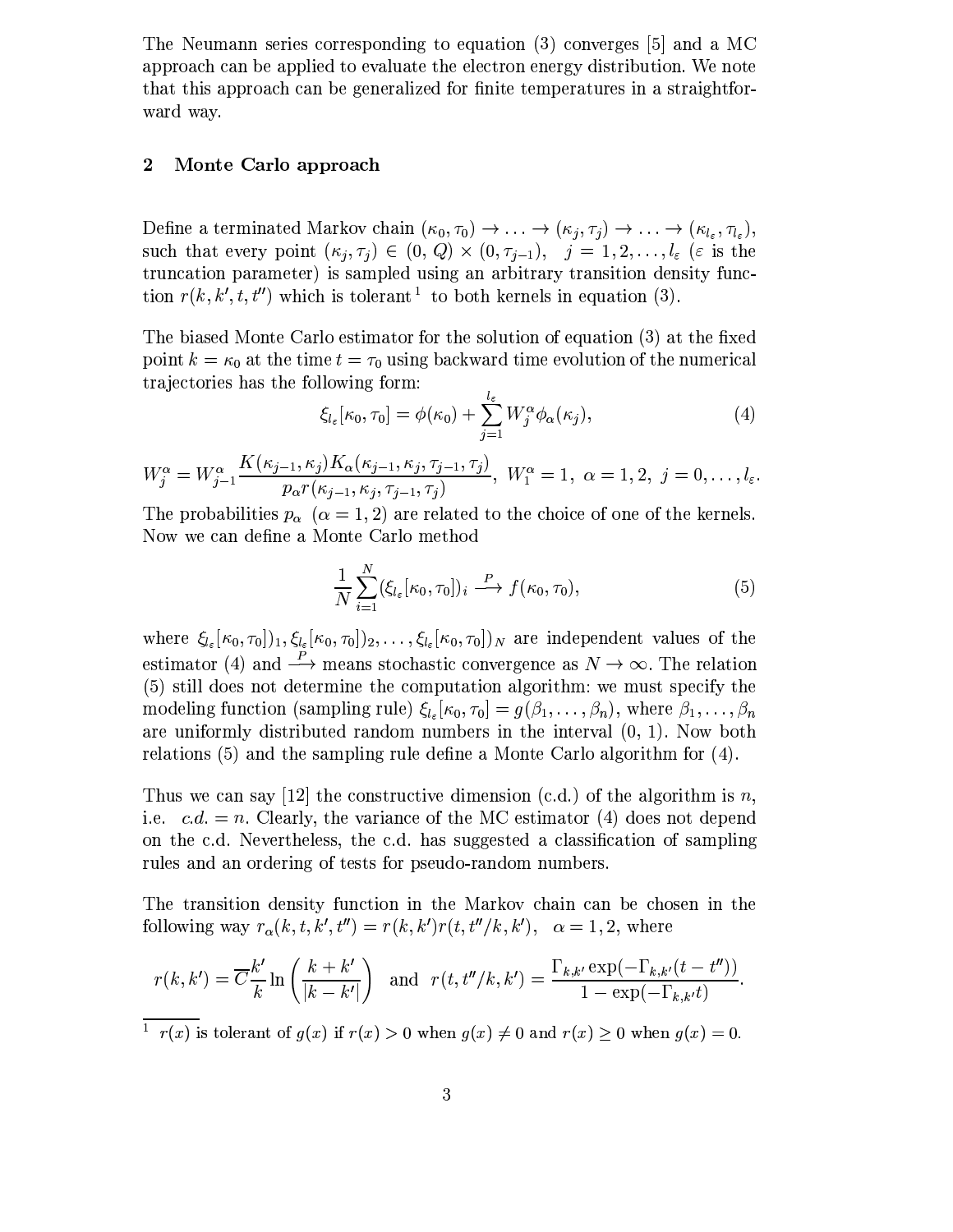The normalized density function  $r(k, k')$  can be expressed as an infinite weighted sum of other density functions by expanding  $(k'/k) \ln((k+k')/((k-k')))$ , i.e.

$$
r(k, k') = \sum_{i=0}^{\infty} \overline{C}_{i} r_{i}(k, k'), \quad \overline{C}_{i} \ge 0, \quad \sum_{i=0}^{\infty} \overline{C}_{i} = 1,
$$
  

$$
r_{i}(k, k') = \begin{cases} (2i+3) \frac{(k')^{2i+2}}{k^{2i+3}}, & \text{when } 0 \le k' < k \\ (2i-1) \left[ \frac{(Qk)^{2i-1}}{Q^{2i-1}-k^{2i-1}} \frac{1}{(k')^{2i}} \right], & \text{when } k < k' \le Q, \end{cases}
$$
  

$$
\overline{C}_{i} = \begin{cases} \frac{2}{(2i+1)(2i+3)}, & \text{when } 0 \le k' < k \\ \frac{4k^{2}}{(4i^{2}-1)} \left(1 - \left(\frac{k}{Q}\right)^{2i-1}\right), & \text{when } k < k' \le Q, \end{cases}
$$

The decomposition MC approach can be applied to sample  $k$ .

- 1. Generate  $\beta_1$ ,  $\beta_2$ ,  $\beta_3$  uniform on [0, 1];
- 2. Define  $\overline{C}_i$  by  $\beta_1$  using decomposition MC techniques.
- 3. Sample k' with the *i*-th density function  $r_i(k, k')$ , namely,  $k' = k(\beta_3)^{\frac{1}{2i+1}}$ , if  $\beta_2 Q < k$ . Otherwise,  $k' = k/[1 - \beta_3(1 - (k/Q)^{2i-1})]^{\frac{1}{2i-1}}$ .

Using the normalized conditional probability density function  $r(t, t''/k, k')$  we can sample  $t'' = \log(\beta_4(\exp(\Gamma_{k,k'}t) - 1) + 1)/\Gamma_{k,k'}$ , where  $\beta_4 \in (0, 1)$ . Finally, we generate  $\beta_5 \in (0, 1)$  and choose one of the kernels  $K_{\alpha}(k, k', t, t'')$ ,  $\alpha = 1, 2$ using probabilities  $p_{\alpha} = |K_{\alpha}(k, k', t, t'')|/(|K_1(k, k', t, t'')| + |K_2(k, k', t, t'')|).$ Summarizing, we have used 5 uniform random numbers  $\beta_1, \ldots, \beta_5$  in order to construct the MC estimator (4) for one transition  $(k, t) \rightarrow (k', t'')$  in the Markov chain.

The computational complexity of the obtained iterative MC algorithm can be measured by the quantity  $F = N \times t_{n_0} \times E(l_{\varepsilon})$ . We note that the number of the random walks,  $N$ , and the average number of transitions in the Markov chain,  $E(l_{\varepsilon})$ , are connected with stochastic and systematic errors [5]. However the mean time for modeling one transition,  $t_{n_0}$ ,  $(n_0 = 5)$  depends on the complexity of the transition density functions and the choice of the random number generator. It is strongly recommended that all simulations be done with two or more different generators, and the results compared to check whether the prng is introducing a bias.

The c.d. of this algorithm can be defined as the average number of uniformly distributed random numbers necessary for carrying out one trial, i.e.  $c.d.$  $n_0E(l_{\varepsilon})$ . Thus we can use parallel prng's that produce  $n_0 = 5$  independent and non-overloping random sequences in order to compute every transition in the Markov chain as well as sampling 5 consecutive pseudo-random numbers from a sequential generator.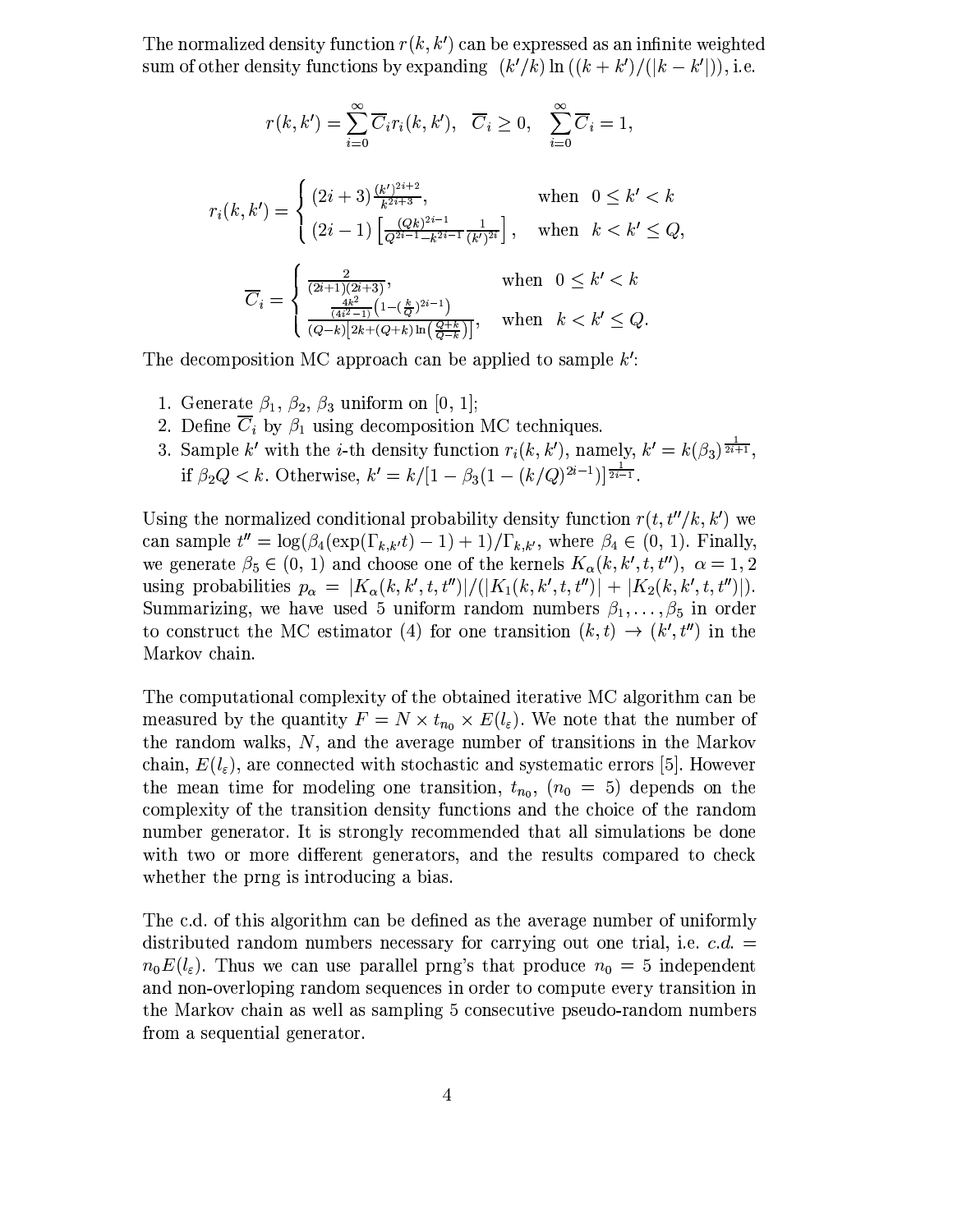#### $\bf{3}$ Numerical results and discussions

The simulation results are obtained for  $GaAs$  with material parameters taken from [10]. The initial condition is a Gaussian function of the energy. The solution  $f(k, t)$  is estimated by the MC estimator in 60 points of the simulation domain between 0 and  $Q = 66 \times 10^7/m$ .

The iterative MC algorithm is realized using the following sequential prng's

- 1. CLCG-PL, Combined linear congruential generator with parameters recommended by P. L'Ecuver [7];
- 2. EICG, Explicit inversive congruential generator [2];
- 3. ICG, Inversive congruential generator [3];
- 4. LCG-F, Linear congruential generator with parameters recommended by Fishman  $[4]$ ;
- 5. LCG-PM, Linear congruential generator with parameters recommended by Park and Miller [11];
- 6. MT-MN, Mersenne Twister generator by Matsumoto and Nishimura [9];

as well as the following parallel prng's

- 1. SNWS and SNWS-1, Shuffled nested Weyl sequences [6] with a multiplier  $M = 1234567$  and  $M = 65539$ , respectively. To produce 5 random sequences we use the following seeds:  $\gamma = \{2^{1/2}\}, \{3^{1/2}\}, \{5^{1/2}\}, \{7^{1/2}\}$  and  $\{11^{1/2}\}.$
- 2. SPRNG, the Scalable Parallel Random Number Generator Library [8,14].
- 3. ParPRNG, as a collection of the last 5 sequential generators above, that are taken from the pseudo-random number generator (PRNG) library written by Otmar Lendl [13].

The MC algorithm were implemented in the C language. Numerical tests were performed on a Sun Ultra Enterprise 450 with 4 Ultra-SPARC, 400 MHz CPUs running Solaris.

In all our tests  $\varepsilon = 0.0001$ . Such a choice of the truncation parameter allow us to ignore the systematic error [5] and to investigate whether any generator under consideration is introducing a bias when different stochastic errors are fixed. The quantity presented on the y-axes in all figures below,  $kf(k, t)$ , is proportional to the electron energy distribution function multiplied by the density of states. The quantity  $k^2$  given on the x-axes in units of  $10^{14}/m^2$  is proportional to the electron energy.

Figure 1 compares the solutions for evolution times 100 femtoseconds  $(fs)$ .  $150fs$  and  $200fs$  obtained by using the SNWS, SPRNG and ParPRNG parallel pring's. The number of realizations of the MC estimator (4) are 1 million  $(\text{mln})$ , 5 mln and 10 mln, respectively. We see that the solutions coincide. Table 1 shows the mean square error,  $\mu$ , and the absolute error for the 3 values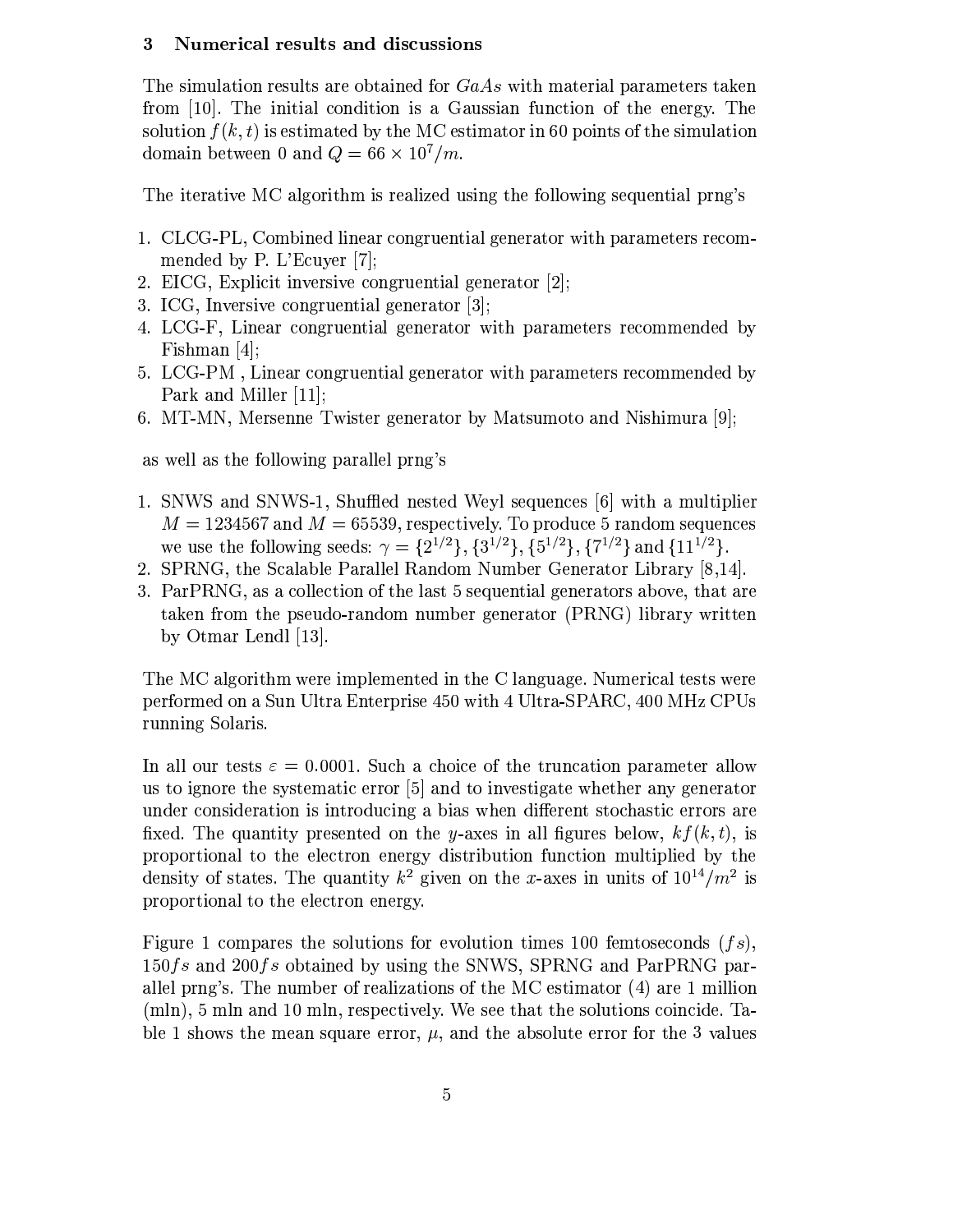

Fig. 1. Comparison of the electron energy distribution  $kf(k, t)$  versus  $k^2$  obtained by using of SNWS and SPRNG (on the left picture) and SNWS and ParPRNG (on the right picture) parallel prng's.

|              |                  | <b>SNWS</b>          | <b>SPRNG</b>         | ParPRMG              |                                           |                                           |
|--------------|------------------|----------------------|----------------------|----------------------|-------------------------------------------|-------------------------------------------|
| N            | $\boldsymbol{k}$ | $kf_1$<br>$\mu$      | $kf_2$<br>$\mu$      | $kf_3$<br>$\mu$      | $ f_1 - f_2 $                             | $ f_1 - f_3 $                             |
|              | 48.00            | $9.8192 \pm 0.0038$  | $9.7896 \pm 0.0038$  | $9.7999 \pm 0.0037$  | $6.2 \times 10^{-4}$                      | $4.0 \times 10^{-4}$                      |
| $\mathbf{1}$ | 48.75            | $10.4557 \pm 0.0039$ | $10.4595 \pm 0.0039$ | $10.4694 \pm 0.0039$ | $7.8 \times 10^{-5}$                      | $2.8 \times 10^{-4}$                      |
| mln          | 49.50            | $10.7340 \pm 0.0039$ | $10.7024 \pm 0.0039$ | $10.7245 \pm 0.0039$ | $6.4 \times 10^{-4}$ $1.9 \times 10^{-4}$ |                                           |
|              | 48.00            | $14.6451 \pm 0.0041$ | $14.7029 \pm 0.0042$ | $14.7158 \pm 0.0041$ |                                           | $1.2 \times 10^{-3}$ $1.5 \times 10^{-3}$ |
| $5^{\circ}$  | 48.75            | $15.6877 \pm 0.0043$ | $15.7370 \pm 0.0043$ | $15.7118 \pm 0.0042$ | $1.0 \times 10^{-3}$                      | $4.9 \times 10^{-4}$                      |
| mln          | 49.50            | $15.4964 \pm 0.0042$ | $15.5394 \pm 0.0042$ | $15.5406 \pm 0.0041$ | $8.7 \times 10^{-4}$ $8.9 \times 10^{-4}$ |                                           |
|              | 48.00            | $17.1504 \pm 0.0066$ | $16.9636 \pm 0.0066$ | $17.1119 \pm 0.0066$ | $3.9 \times 10^{-3}$                      | $8.0 \times 10^{-4}$                      |
| 10           | 48.75            | $18.2430 \pm 0.0066$ | $18.0536 \pm 0.0067$ | $18.2496 \pm 0.0067$ | $3.9 \times 10^{-3}$                      | $1.4 \times 10^{-4}$                      |
| mln          | 49.50            | $17.7436 \pm 0.0064$ | $17.6170 \pm 0.0064$ | $17.7391 \pm 0.0064$ | $2.6 \times 10^{-3}$                      | $0.9 \times 10^{-4}$                      |

### Table 1

Comparison of the accuracy of the solution obtained with the SNWS, SPRNG and ParPRNG generators for the 3 points with the biggest variance. The evolution time is 100fs in the case  $N = 1$  mln, 150fs in the case  $N = 5$  mln and 200fs in the case  $N = 10$  mln, respectively.

of the momentum  $k$  with the biggest variance using the SNWS, SPRNG and ParPRNG generators. In this "the worst" case of the variance compared with the variance at the other points, we have  $\mu = O(10^{-3})$  and absolute errors are in agreement with the mean square error. Let us note that the exact solution of the B-F equation is unknown. Given the excellent agreement and similar variances, we can take any MC solution from Fig. 1 as a "correct" solution. Figures  $2 - 6$  compare "correct" solutions (using the results with the SNWS generator) for the evolution times  $100fs, 150fs$  and  $200fs$  with the quantum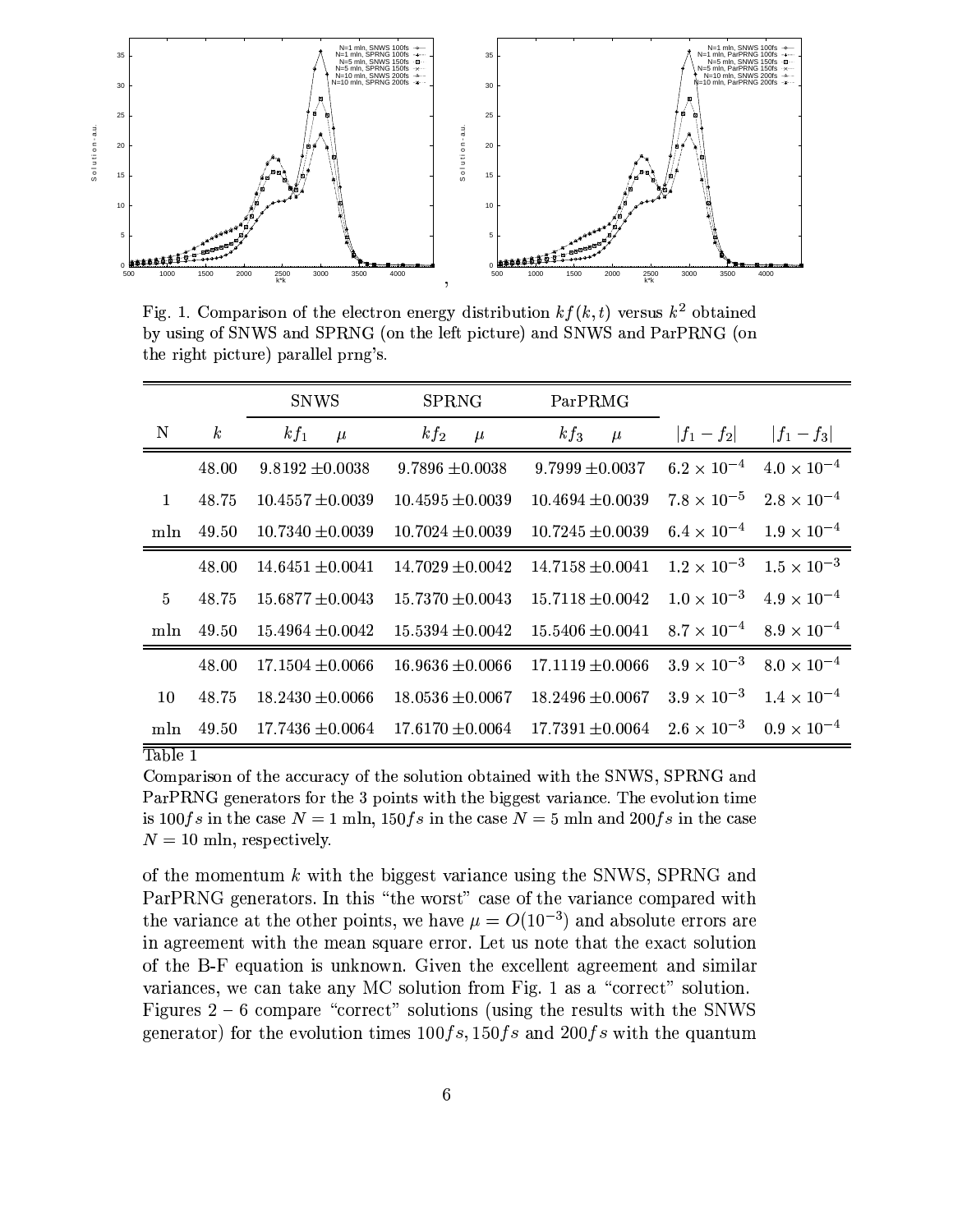

Fig. 2. Comparison of the electron energy distribution obtained by using of LCG-F and LCG-PM generators with the "correct" solution on the left and the right pictures, respectively.



Fig. 3. Comparison of the electron energy distribution obtained by using of ICG and SNWS generators with the "correct" solution on the left and the right pictures, respectively.

solutions obtained using all the sequential and parallel prng's when the mean square error is  $O(10^{-2})$ . The number of realizations of the MC estimator are  $N = 30000, 150000$  and 750000. Results obtained when  $k^2 < 2000$  for  $k f(k, t)$ using the sequential generators when compared with the "correct" solution show systematic differences. The best case occurs when using the CLG-MP, minimal standard, generator. However, for all times it exhibits small consistent differences.

Systematic differences in the MC solution with increasing evolution time appear when LCG-F, ICG, EICG and MT-MN are used. Random "noise" in the MC solution is observed when the CLCG-PL generator is used, which, however, is unbiased. When  $k^2 > 2000$  the results using any prng's disagree in the first peak of the distribution. This can be explained because the product  $kf(k, t)$  for bigger values of k is sensitive to even small errors in the MC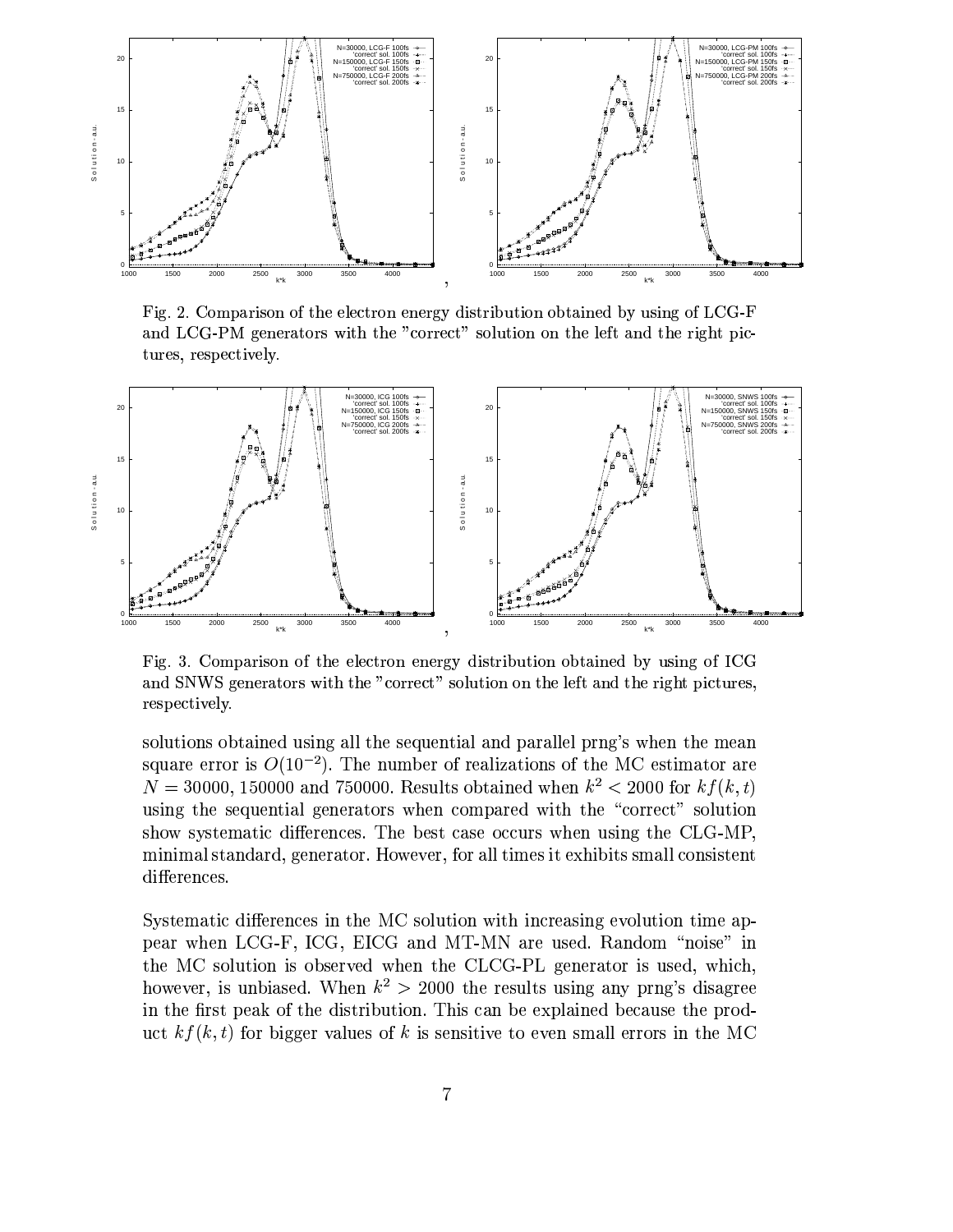

Fig. 4. Comparison of the electron energy distribution obtained by using of EICG and ParPRNG generators with the "correct" solution on the left and the right pictures, respectively.



Fig. 5. Comparison of the electron energy distribution obtained by using of MT-MN and SPRNG generators with the "correct" solution on the left and the right pictures, respectively.

solution.

Table 2 shows the computational complexity  $(CPU$  time for all 60 points) of the algorithm using all the prng's. The results in the top of Table 2 are obtained with the "cc" compiler at optimization level "-fast" and the other results are obtained with the "gcc" compiler. We see that the computational cost is the least when MT-MN generator is used. The CPU time of the algorithm using the SNWS and SNWS-1 prng's is approximately the same and they are somewhat faster than SPRNG. The ICG generator delays the ParPRNG and therefore the former should not be included for solving this problem. Also, the quantity  $E(l_{\varepsilon})$  very slowly increases with increasing evolution time.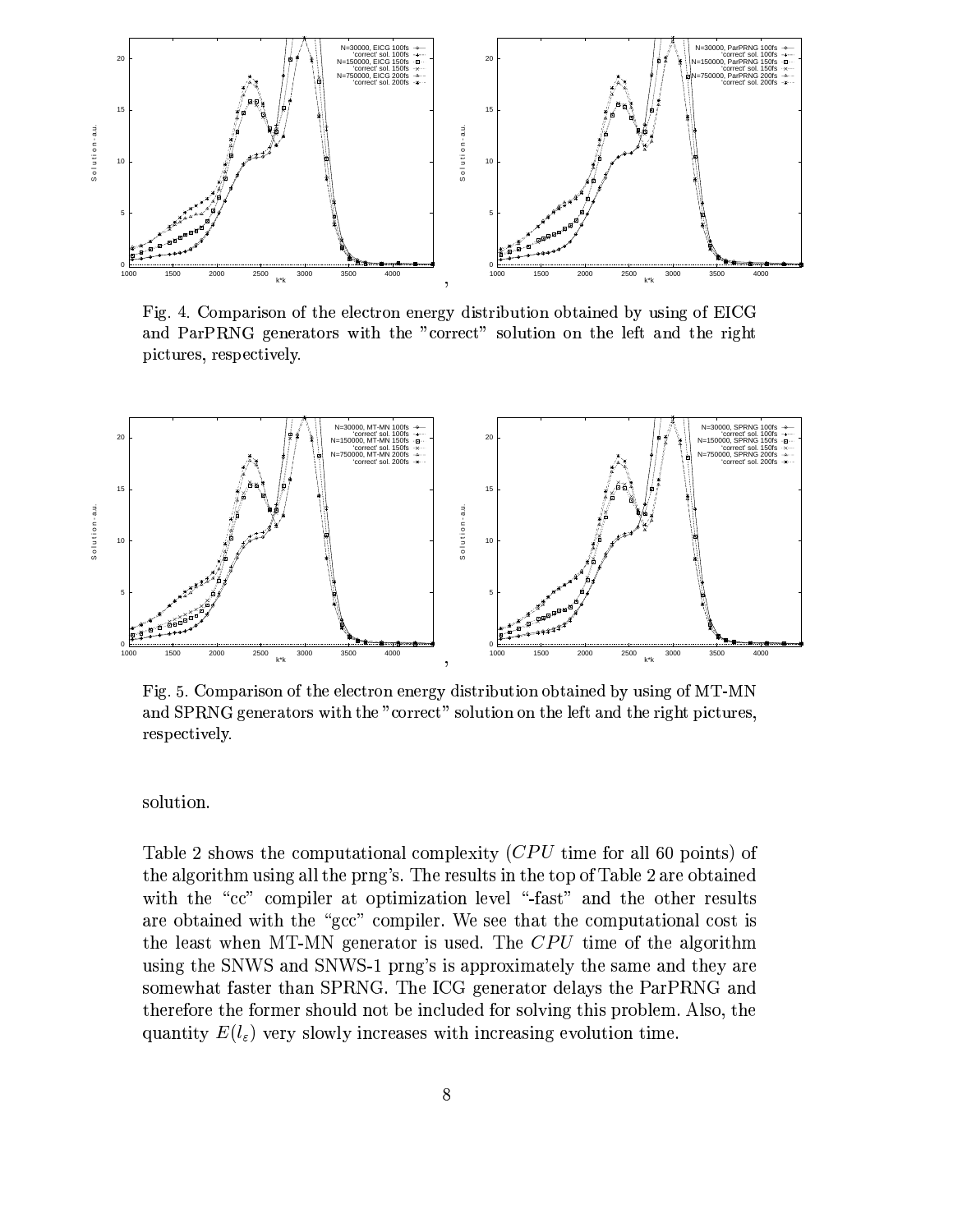

Fig. 6. Comparison of the electron energy distribution obtained by using of CLCG-PL and SNWS-1 generators with the "correct" solution on the left and the right pictures, respectively.

#### $\overline{\mathbf{4}}$ Summary

Statistically, the solution of the B-F equation would be expected to be noisier at  $O(10^{-2})$  than at  $O(10^{-3})$  mean square error. It is gratifying that the three parallel prng's used gave the same answer at  $O(10^{-3})$  precision. However, even at  $O(10^{-2})$  mean square error, if the solution was unbiased, we would expect random fluctuations about the more precise solution. This was only observed with the CLCG-PL prng. All the other sequential generators exhibited systematic rather than random differences. Therefore we conclude that parallel pring's are preferable to solve this problem as the evolution time increases. In this case, the CPU time of the algorithm become crucial. Thus, to predict the solution we need parallel realizations of the algorithm and/or we have to estimate the solution with coarser stochastic error. In order to obtain a high parallel efficiency in the case of the parallel realization of the algorithm, the random sequences have to be produced with similar CPU times.

## References

- [1] J. Barker, D. Ferry, Self-scattering path-variable formulation of high field timedependent quantum kinetic equations for semiconductor transport in the finitecollision-duration regime, *Physical Review Letters*  $42(26)$  (1979) 1779–1781.
- [2] J. Eichenauer-Hermann, Statistical independence of a new class of inversive congruential pseudorandom numbers, Math. Comp.  $60$  (1993) 375-384.
- [3] J. Eichenauer, J. Lehn, A non-linear congruential pseudo-random number generator, *Stat. Papers*  $27$  (1986) 315-326.
- G.S. Fishman, Multiplicative congruential random number generators with  $\lceil 4 \rceil$ modulus  $2^{\beta}$ : an exhaustive analysis for  $\beta = 32$  and a partial analysis for  $\beta = 48$ , Math. Comp. 54 (1990) 331-344.
- [5] T.V. Gurov, P.A. Whitlock, An efficient backward Monte Carlo estimator for solving of a quantum kinetic equation with memory kernel, (submitted to Mathematics and Computers in Simulation), 2001.